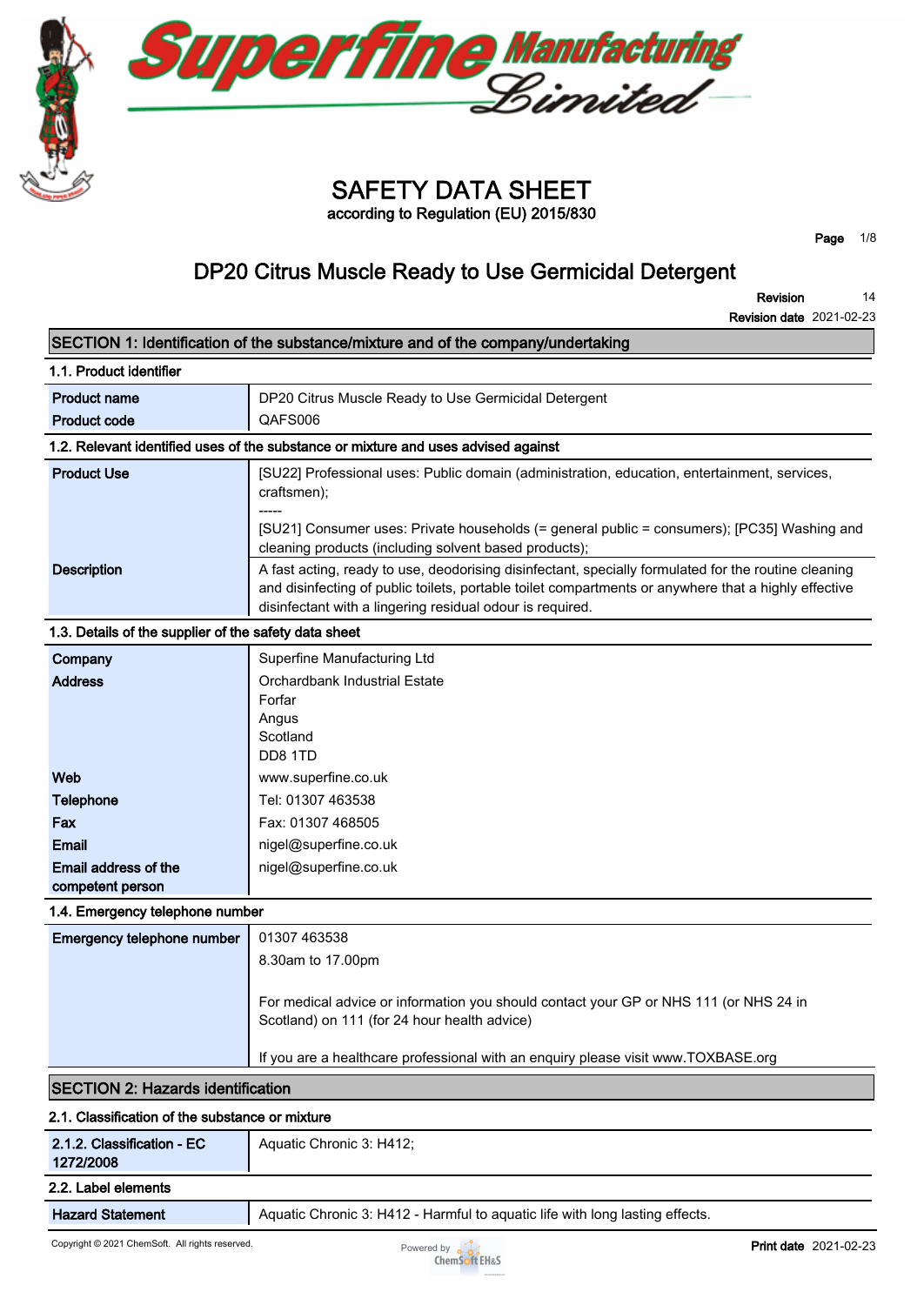**Revision 14**

**Revision date 2021-02-23**

| 2.2. Label elements                              |                                                                                                                                                                                                                               |
|--------------------------------------------------|-------------------------------------------------------------------------------------------------------------------------------------------------------------------------------------------------------------------------------|
| <b>Precautionary Statement:</b><br>Prevention    | P102 - Keep out of reach of children.                                                                                                                                                                                         |
| <b>Precautionary Statement:</b><br>Response      | P305+P351+P338 - IF IN EYES: Rinse cautiously with water for several minutes. Remove contact<br>lenses, if present and easy to do. Continue rinsing.<br>P337+P313 - If eye irritation persists: Get medical advice/attention. |
| <b>SUPPLEMENTAL HAZARD</b><br><b>INFORMATION</b> | Ingredients as required by Regulation (EC) No 648/2004:.<br>Less than 5% Cationic Surfactants, Less than 5% Non-ionic Surfactants, 0.25% w/w Benzalkonium<br>Chloride, EDTA and salts thereof, Parfum.                        |
| 2.3. Other hazards                               |                                                                                                                                                                                                                               |
| Other hazards                                    | This mixture is not classified as PBT or vPvB according to current EU criteria.                                                                                                                                               |
|                                                  |                                                                                                                                                                                                                               |

#### **SECTION 3: Composition/information on ingredients**

#### **3.2. Mixtures**

#### **EC 1272/2008**

| <b>Chemical Name</b>                                                        | Index No.    | CAS No.    | EC No.    | <b>REACH Registration</b><br><b>Number</b> | Conc.<br>$(\%w/w)$ | <b>Classification</b>                                                                                                                                |
|-----------------------------------------------------------------------------|--------------|------------|-----------|--------------------------------------------|--------------------|------------------------------------------------------------------------------------------------------------------------------------------------------|
| Quaternary ammonium compounds,<br>benzyl-C12-16-alkyldimethyl,<br>chlorides |              | 68424-85-1 | 939-350-2 | 01-2119970550-39                           |                    | 0 - 0.5% Acute Tox. 4: H302; Skin<br>Corr. 1B: H314; Aquatic<br>Acute 1: H400; Aquatic<br>Chronic 1: H410;                                           |
| 4-Isopropylidene-1-methylcyclohex<br>ene                                    |              | 586-62-9   | 209-578-0 |                                            |                    | 0 - 0.5% Flam. Liq. 3: H226; Asp. Tox.<br>1: H304; Skin Sens. 1: H317;<br>Aquatic Chronic 1: H410;                                                   |
| D-Limonene                                                                  | 601-029-00-7 | 5989-27-5  | 227-813-5 |                                            |                    | 0 - 0.5% Flam. Liq. 3: H226; Asp. Tox.<br>1: H304; Skin Irrit. 2: H315;<br>Skin Sens. 1: H317; Aquatic<br>Acute 1: H400; Aquatic<br>Chronic 1: H410: |
| Octanal                                                                     |              | 124-13-0   | 204-683-8 | 01-2119638274-38                           |                    | 0 - 0.5% Flam. Liq. 3: H226; Skin Irrit.<br>2: H315; Eye Irrit. 2: H319;<br>Aquatic Chronic 2: H411;                                                 |
| 1-Isopropyl-4-methylbenzene                                                 |              | 99-87-6    | 202-796-7 |                                            |                    | 0 - 0.5% Flam. Liq. 3: H226; Asp. Tox.<br>1: H304; Repr. 2: H361;<br>Aquatic Chronic 2: H411;                                                        |
| 2,6,6-Trimethylbicyclo[3.1.1]hept-2-<br>ene (Alpha-Pinene)                  |              | 80-56-8    | 201-291-9 |                                            |                    | 0 - 0.5% Flam. Liq. 3: H226; Asp. Tox.<br>1: H304; Skin Irrit. 2: H315;<br>Skin Sens. 1: H317; Aquatic<br>Acute 1: H400; Aquatic<br>Chronic 1: H410; |
| 1,3,3-trimethyl-2-oxabicyclo{2.2.2]o<br>ctane                               |              | 470-82-6   | 207-431-5 |                                            |                    | 0 - 0.5% Flam. Liq. 3: H226; Skin<br>Sens. 1: H317;                                                                                                  |
| propan-2-ol                                                                 | 603-117-00-0 | 67-63-0    | 200-661-7 | 01-2119457558-25                           |                    | 0 - 0.5% Flam. Lig. 2: H225; Eye Irrit.<br>2: H319; STOT SE 3: H336;                                                                                 |
| sodium hydroxide                                                            | 011-002-00-6 | 1310-73-2  | 215-185-5 | 01-2119457892-27                           |                    | 0 - 0.5% Skin Corr. 1A: H314;                                                                                                                        |
| 2,2, Dimethyl-3-Methylene Bicyclo<br>$(2,2,1)$ Heptane                      |              | 79-92-5    | 201-234-8 | 01-2119446293-40                           |                    | 0 - 0.5% Flam. Sol. 2: H228; Eye Irrit.<br>2: H319; Aquatic Chronic 1:<br>H410;                                                                      |
| Hexyl Acetate                                                               |              | 142-92-7   | 205-572-7 |                                            |                    | 0 - 0.5% Flam. Liq. 3: H226;                                                                                                                         |
| 7-methyl-3-methyleneocta-1,6-dien<br>e                                      |              | 123-35-3   | 204-622-5 |                                            |                    | 0 - 0.5% Flam. Liq. 3: H226; Asp. Tox.<br>1: H304; Skin Irrit. 2: H315;<br>Eye Irrit. 2: H319;                                                       |
| 6,6-Dimethyl-2-methylenebicyclo[3.<br>1.1]heptane                           |              | 127-91-3   | 204-872-5 |                                            |                    | Flam. Lig. 3: H226; Asp. Tox.<br>1: H304; Skin Irrit. 2: H315;<br>Skin Sens. 1: H317; Aquatic<br>Chronic 1: H410;                                    |

**Quaternary ammonium compounds, benzyl-C12-16-alkyldimethyl, chlorides (CAS No. 68424-85-1) - M Factor (Acute) = 10, M Factor (Chronic) = 1.**

| 4-Isopropylidene-1-methylcyclohexene (CAS No. 586-62-9) - M Factor (Acute/Chronic) = 1. |
|-----------------------------------------------------------------------------------------|
| D-Limonene (CAS No. 5989-27-5) - M Factor (Acute/Chronic) = 1.                          |
| 2.6.6-Trimethylbicyclo 3.1.1 hept-2-ene (Alpha-Pinene) (CAS No. 80-56-8) - M Factor     |
| $(Acute/Chronic) = 1.$                                                                  |

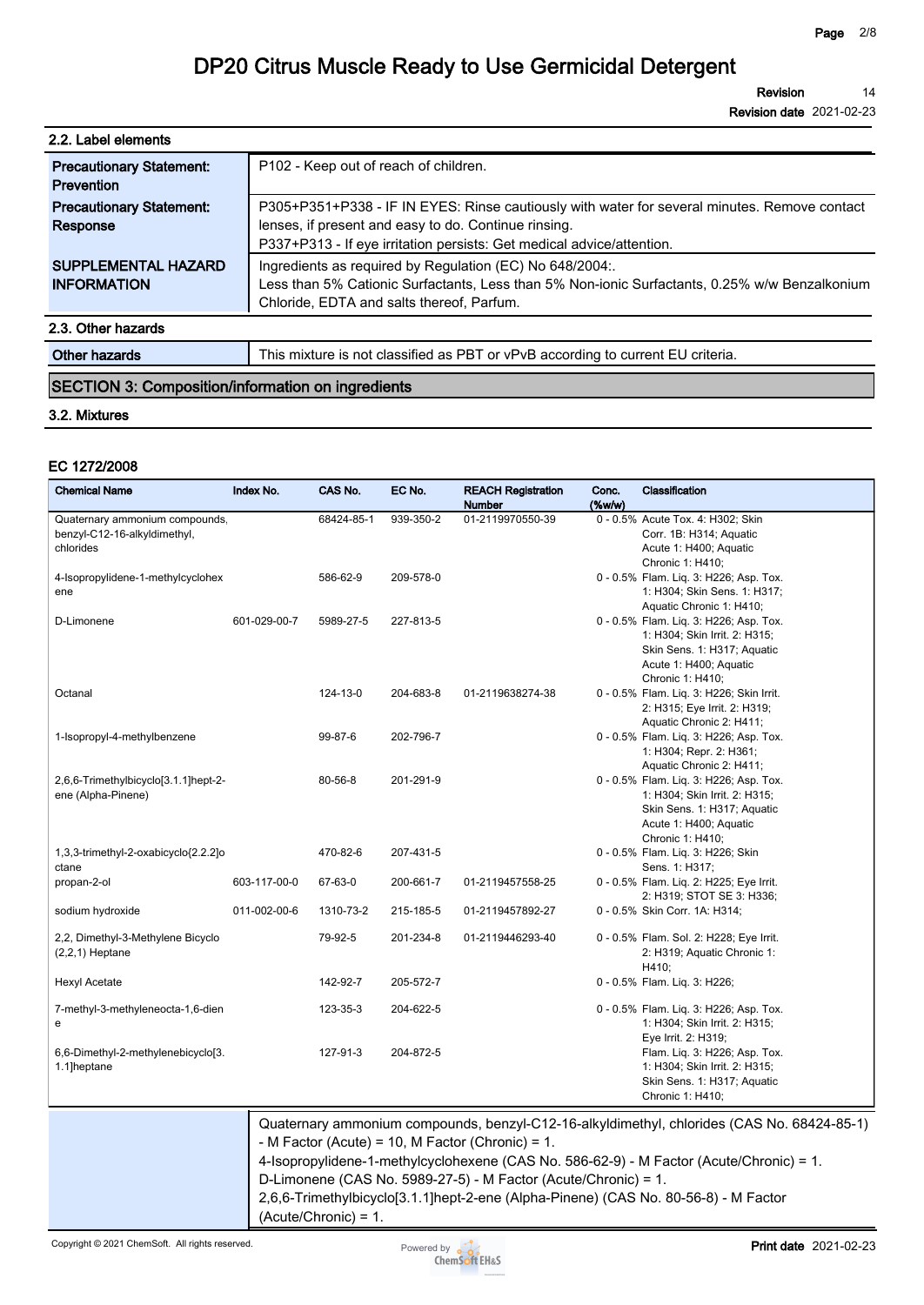**Revision 14**

**Revision date 2021-02-23**

| 3.2. Mixtures                                              |                                                                                                        |
|------------------------------------------------------------|--------------------------------------------------------------------------------------------------------|
|                                                            | 2,2, Dimethyl-3-Methylene Bicyclo(2,2,1) Heptane (CAS No. 79-92-5) - M Factor (Acute/Chronic) =<br>1.  |
| <b>Further information</b>                                 |                                                                                                        |
| <b>Product Shelf Life</b>                                  | RECOMMENDED SHELF LIFE 1 YEAR FROM DATE OF DELIVERY.                                                   |
| <b>SECTION 4: First aid measures</b>                       |                                                                                                        |
| 4.1. Description of first aid measures                     |                                                                                                        |
| Inhalation                                                 | Move the exposed person to fresh air.                                                                  |
| Eye contact                                                | Rinse immediately with plenty of water. Contact lenses should be removed.                              |
| <b>Skin contact</b>                                        | Remove contaminated clothing. Wash with water and soap as a precaution.                                |
| Ingestion                                                  | DO NOT INDUCE VOMITING. Rinse mouth thoroughly.                                                        |
|                                                            | 4.2. Most important symptoms and effects, both acute and delayed                                       |
| Inhalation                                                 | May cause irritation to respiratory system.                                                            |
| Eye contact                                                | May cause irritation to eyes.                                                                          |
| <b>Skin contact</b>                                        | May cause skin dryness and irritation.                                                                 |
| Ingestion                                                  | May cause irritation to mucous membranes.                                                              |
|                                                            | 4.3. Indication of any immediate medical attention and special treatment needed                        |
|                                                            | <b>TREAT SYMPTOMATICALLY.</b>                                                                          |
| Inhalation                                                 | Move the exposed person to fresh air. Seek medical attention if irritation or symptoms persist.        |
| Eye contact                                                | Contact lenses should be removed. Rinse immediately with plenty of water. Seek medical attention       |
|                                                            | if irritation or symptoms persist.                                                                     |
| <b>Skin contact</b>                                        | Seek medical attention if irritation or symptoms persist.                                              |
| Ingestion                                                  | Drink 1 to 2 glasses of water. Seek medical attention if irritation or symptoms persist.               |
| <b>General information</b>                                 |                                                                                                        |
|                                                            | If you feel unwell, seek medical advice (show the label where possible). Treat symptomatically.        |
| <b>SECTION 5: Firefighting measures</b>                    |                                                                                                        |
| 5.1. Extinguishing media                                   |                                                                                                        |
|                                                            | This product is not flammable. Use fire-extinguishing media appropriate for surrounding materials.     |
| 5.2. Special hazards arising from the substance or mixture |                                                                                                        |
|                                                            | Burning produces irritating, toxic and obnoxious fumes.                                                |
| 5.3. Advice for firefighters                               |                                                                                                        |
|                                                            | Wear suitable respiratory equipment when necessary.                                                    |
| <b>Further information</b>                                 |                                                                                                        |
|                                                            | In the event of a fire and/or explosion do not breath fumes. Standard procedure for chemical fires.    |
|                                                            | Use extinguishing measures that are appropriate to local circumstances and the surrounding             |
|                                                            | environment.                                                                                           |
| <b>SECTION 6: Accidental release measures</b>              |                                                                                                        |
|                                                            | 6.1. Personal precautions, protective equipment and emergency procedures                               |
|                                                            | Wear suitable protective equipment.                                                                    |
| 6.2. Environmental precautions                             |                                                                                                        |
|                                                            | Advise local authorities if large spills cannot be contained.                                          |
| 6.3. Methods and material for containment and cleaning up  |                                                                                                        |
|                                                            | For large spills:. Absorb with inert, absorbent material. Sweep up. Transfer to suitable, labelled     |
|                                                            | containers for disposal. Clean spillage area thoroughly with plenty of water. For small spills:. Flush |
|                                                            |                                                                                                        |

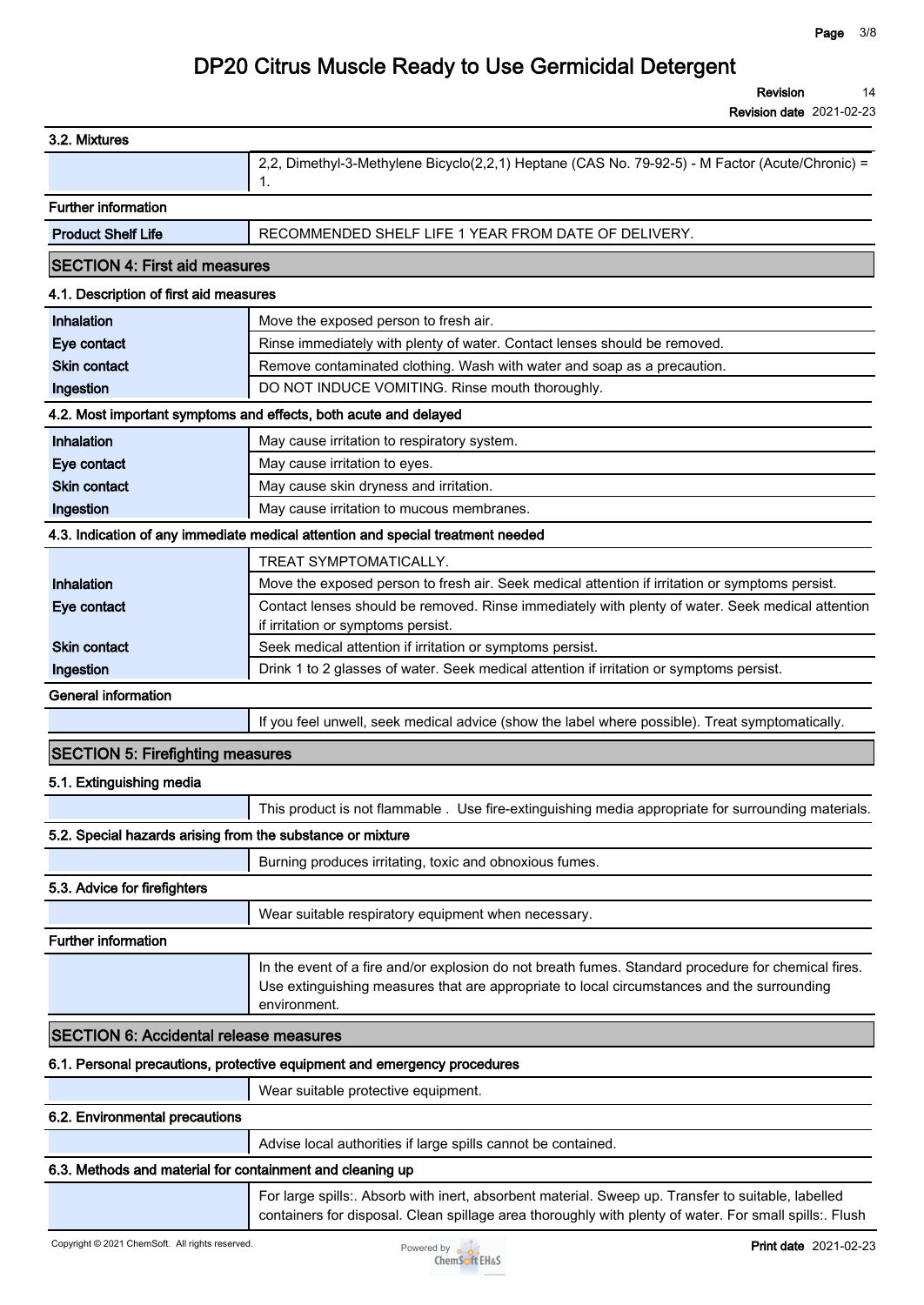#### **Revision 14**

**Revision date 2021-02-23**

| 6.3. Methods and material for containment and cleaning up         |                                                                                                                              |  |  |  |  |
|-------------------------------------------------------------------|------------------------------------------------------------------------------------------------------------------------------|--|--|--|--|
|                                                                   | down the drain with plenty of water.                                                                                         |  |  |  |  |
| 6.4. Reference to other sections                                  |                                                                                                                              |  |  |  |  |
|                                                                   | See section 2, 7, 8, 13 for further information.                                                                             |  |  |  |  |
| <b>SECTION 7: Handling and storage</b>                            |                                                                                                                              |  |  |  |  |
| 7.1. Precautions for safe handling                                |                                                                                                                              |  |  |  |  |
|                                                                   | Adopt best Manual Handling considerations when handling, carrying and dispensing.                                            |  |  |  |  |
| 7.2. Conditions for safe storage, including any incompatibilities |                                                                                                                              |  |  |  |  |
|                                                                   | Store in a cool, dry area. Keep container tightly closed. Keep out of the reach of children. Store in<br>original container. |  |  |  |  |
| 7.3. Specific end use(s)                                          |                                                                                                                              |  |  |  |  |
|                                                                   | No data is available on this product.                                                                                        |  |  |  |  |
| Suitable packaging                                                |                                                                                                                              |  |  |  |  |
|                                                                   | Plastic containers.                                                                                                          |  |  |  |  |
| <b>SECTION 8: Exposure controls/personal protection</b>           |                                                                                                                              |  |  |  |  |
| 8.1. Control parameters                                           |                                                                                                                              |  |  |  |  |
|                                                                   |                                                                                                                              |  |  |  |  |
|                                                                   | $\sim$                                                                                                                       |  |  |  |  |

**DNEL: Derived no-effect level.**

### **Occupational exposure controls.**

# **Exposure Pattern - Workers Quaternary ammonium compounds, benzyl-C12-16-alkyldimethyl, chlorides Long-term - inhalation - Systemic effects 3.96 mg/m³ Long-term - dermal - Systemic effects 5.7 mg/kg**

| <b>Exposure Pattern - General population</b> |                                               |  |                                               |  |
|----------------------------------------------|-----------------------------------------------|--|-----------------------------------------------|--|
| Quaternary ammonium                          | Long-term - inhalation - Systemic 1.64 bw/day |  |                                               |  |
| compounds,                                   | effects                                       |  |                                               |  |
| benzyl-C12-16-alkyldimethyl,                 |                                               |  |                                               |  |
| chlorides                                    |                                               |  |                                               |  |
|                                              | Long-term - dermal - Systemic 3.4 mg/kg       |  | Long-term - oral - Systemic effects 3.4 mg/kg |  |
|                                              | effects                                       |  |                                               |  |

#### **8.2. Exposure controls**

|                                            | Adopt best Manual Handling considerations when handling, carrying and dispensing. Avoid contact<br>with skin and eyes. Handle in accordance with good industrial hygiene and safety practice. Use<br>appropriate personal protective equipment. Wear suitable protective clothing and eye/face<br>protection. |
|--------------------------------------------|---------------------------------------------------------------------------------------------------------------------------------------------------------------------------------------------------------------------------------------------------------------------------------------------------------------|
| 8.2.1. Appropriate engineering<br>controls | Provide exhaust ventilation or other engineering controls to keep the airborne concentrations of<br>vapours below there respective threshold limit value. Ensure eyewash stations and safety<br>showers are close to the workstation location.                                                                |

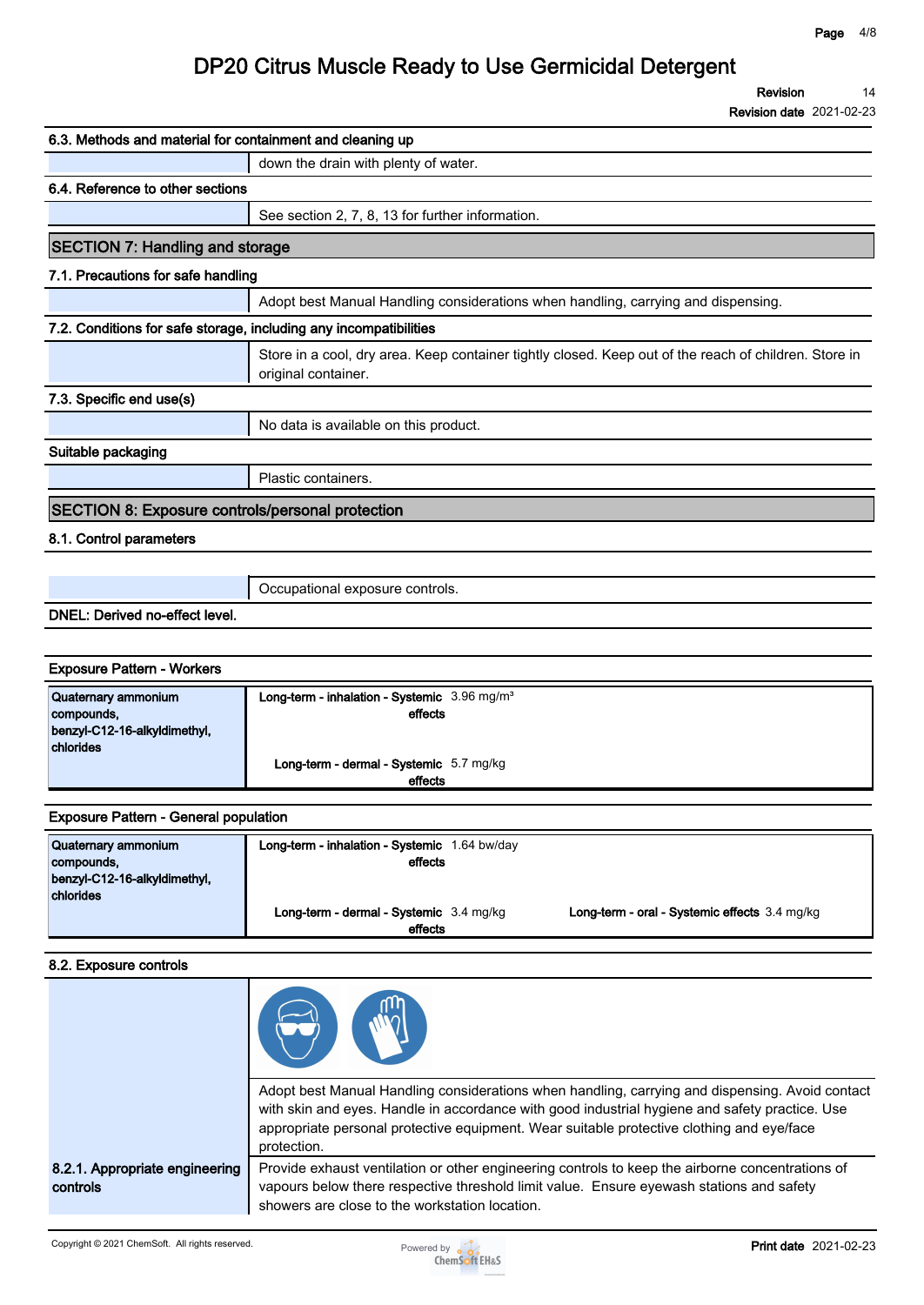#### **Revision 14**

**Revision date 2021-02-23**

| 8.2. Exposure controls                    |                                                                                                                                             |  |  |  |  |  |
|-------------------------------------------|---------------------------------------------------------------------------------------------------------------------------------------------|--|--|--|--|--|
| Eye / face protection                     | Avoid contact with eyes. If splashes are likely to occur, wear: safety glasses with side-shields.                                           |  |  |  |  |  |
| Skin protection -<br>Handprotection       | Rubber gloves.                                                                                                                              |  |  |  |  |  |
| <b>Respiratory protection</b>             | No personal respiratory protective equipment normally required. In case of insufficient ventilation<br>wear suitable respiratory equipment. |  |  |  |  |  |
| 8.2.3. Environmental exposure<br>controls | Prevent further leakage or spillage if safe to do so.                                                                                       |  |  |  |  |  |
|                                           |                                                                                                                                             |  |  |  |  |  |

#### **SECTION 9: Physical and chemical properties**

#### **9.1. Information on basic physical and chemical properties**

|                                                | Appearance   Liquid/Liquid impregnated on to wipes |
|------------------------------------------------|----------------------------------------------------|
| Colour   Clear                                 |                                                    |
|                                                | <b>Odour</b> Pine/Citrus                           |
|                                                | Melting point   No data available                  |
| Initial boiling point   No data available      |                                                    |
|                                                | Flash point No data available                      |
|                                                | Evaporation rate   No data available               |
| Flammability (solid, gas) No data available    |                                                    |
|                                                | Vapour pressure   No data available                |
|                                                | Vapour density No data available                   |
|                                                | Relative density   No data available               |
|                                                | Water solubility   No data available               |
| <b>Partition coefficient</b> No data available |                                                    |
| Autoignition temperature   No data available   |                                                    |
|                                                | <b>Viscosity</b> $\leq 50$ centipoise              |
| Explosive properties   No data available       |                                                    |
| <b>Oxidising properties</b> No data available  |                                                    |
|                                                | Odour threshold   No data available                |
|                                                | $pH$ 7 - 8.8                                       |
|                                                | <b>Solubility</b> Soluble in water                 |

#### **9.2. Other information**

|                                       | <b>Conductivity</b> No data available           |
|---------------------------------------|-------------------------------------------------|
|                                       | Surface tension   No data available             |
|                                       | Specific gravity 0.99 - 1.004 g/cm <sup>3</sup> |
|                                       | Gas group No data available                     |
| Benzene Content Not applicable.       |                                                 |
|                                       | Lead content Not applicable.                    |
| VOC (Volatile organic Not applicable. |                                                 |
| compounds)                            |                                                 |

### **SECTION 10: Stability and reactivity**

| 10.1. Reactivity |  |
|------------------|--|
|                  |  |

**Stable under normal conditions. No specific reactivity hazards associated with this product.**

| 10.2. Chemical stability |  |
|--------------------------|--|
|--------------------------|--|

**Stable under normal conditions. No particular stability concerns.**

#### **10.3. Possibility of hazardous reactions**

### **10.4. Conditions to avoid**

**Protect from frost.**

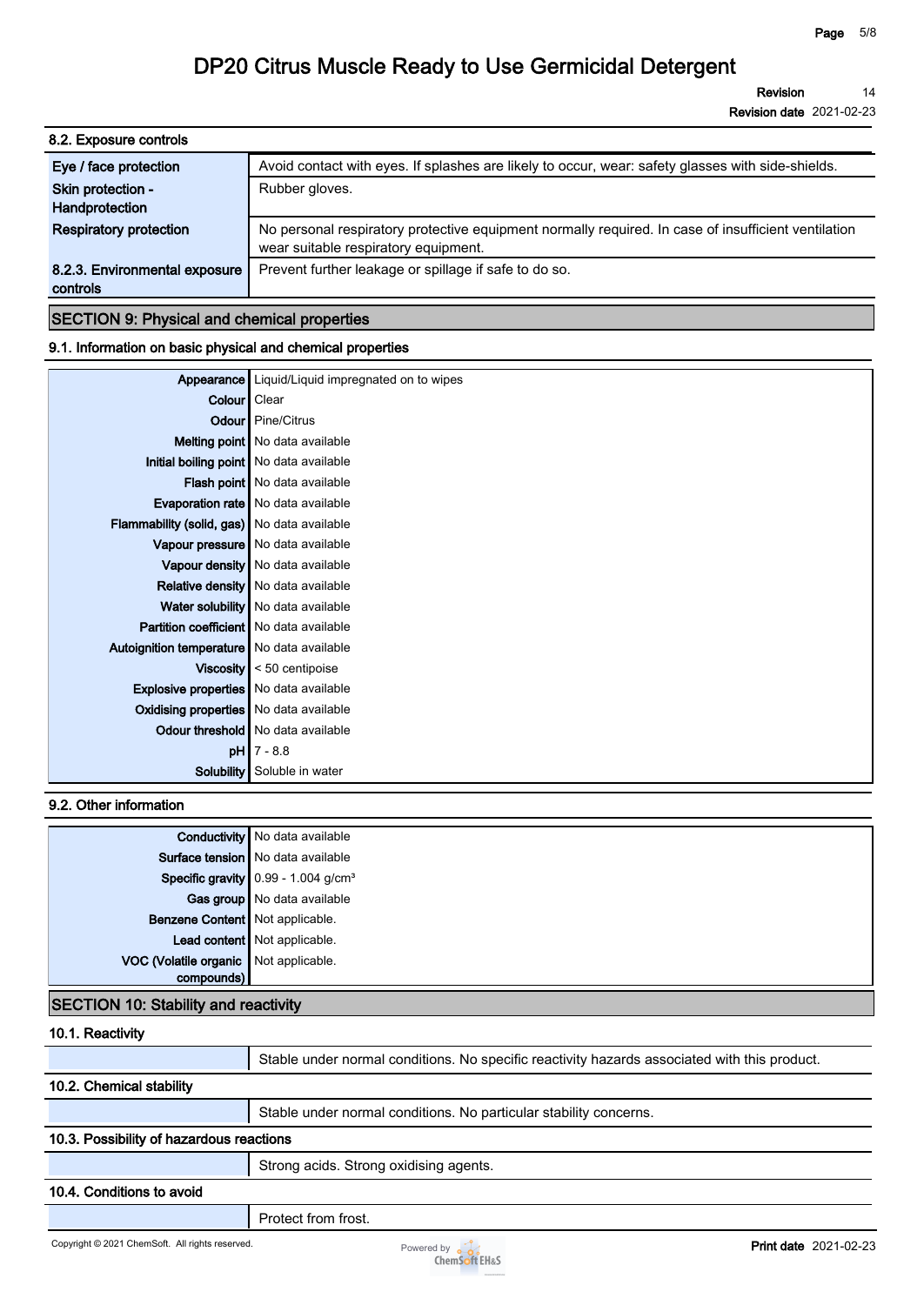**Revision 14**

**Revision date 2021-02-23**

| 10.5. Incompatible materials                 |                                                                                                                                                                              |
|----------------------------------------------|------------------------------------------------------------------------------------------------------------------------------------------------------------------------------|
|                                              | No incompatible groups noted.                                                                                                                                                |
| 10.6. Hazardous decomposition products       |                                                                                                                                                                              |
|                                              | No Hazardous decomposition products when stored and handled correctly. Burning produces<br>irritating, toxic and obnoxious fumes.                                            |
| <b>SECTION 11: Toxicological information</b> |                                                                                                                                                                              |
| 11.1. Information on toxicological effects   |                                                                                                                                                                              |
|                                              | This mixture has not been tested as a whole for health effects. The health effects have been<br>calculated using the methods outlined in Regulation (EC) No 1272/2008 (CLP). |
| <b>Acute toxicity</b>                        | based on available data the classification criteria are not met.<br>Oral ATE = $>10,000$ mg/kg.                                                                              |
|                                              |                                                                                                                                                                              |
|                                              | Inhalation - Dust/Mist ATE = >10,000 mg/l.                                                                                                                                   |
| Skin corrosion/irritation                    | based on available data the classification criteria are not met.                                                                                                             |
| Serious eye damage/irritation                | based on available data the classification criteria are not met.                                                                                                             |
| Respiratory or skin<br>sensitisation         | based on available data the classification criteria are not met.                                                                                                             |

| Germ cell mutagenicity   | based on available data the classification criteria are not met. |
|--------------------------|------------------------------------------------------------------|
| Carcinogenicity          | based on available data the classification criteria are not met. |
| Reproductive toxicity    | based on available data the classification criteria are not met. |
| STOT-single exposure     | based on available data the classification criteria are not met. |
| STOT-repeated exposure   | based on available data the classification criteria are not met. |
| <b>Aspiration hazard</b> | based on available data the classification criteria are not met. |
| 11.1.2. Mixtures         |                                                                  |

**No data available.**

**11.1.3. Hazard Information**

**No data available.**

#### **11.1.4. Toxicological Information**

| Quaternary ammonium                        | Oral Rat LD50: 397.5mg/kg | Dermal Rabbit LD50: 3412 mg/kg |
|--------------------------------------------|---------------------------|--------------------------------|
| compounds,<br>benzyl-C12-16-alkyldimethyl, |                           |                                |
| chlorides                                  |                           |                                |

### **SECTION 12: Ecological information**

**12.1. Toxicity**

| compounds,                   |  |
|------------------------------|--|
|                              |  |
| benzyl-C12-16-alkyldimethyl, |  |
| chlorides                    |  |

#### **12.2. Persistence and degradability**

| Substance biodegrades at a moderate rate and inherently biodegradable according to the OECD<br>quide lines. |  |
|-------------------------------------------------------------------------------------------------------------|--|
|                                                                                                             |  |

#### **12.3. Bioaccumulative potential**

|                              | The product is not bioaccumulating. |
|------------------------------|-------------------------------------|
| <b>Partition coefficient</b> |                                     |

**DP20 Citrus Muscle Ready to** No data available<br>Use Germicidal Detergent

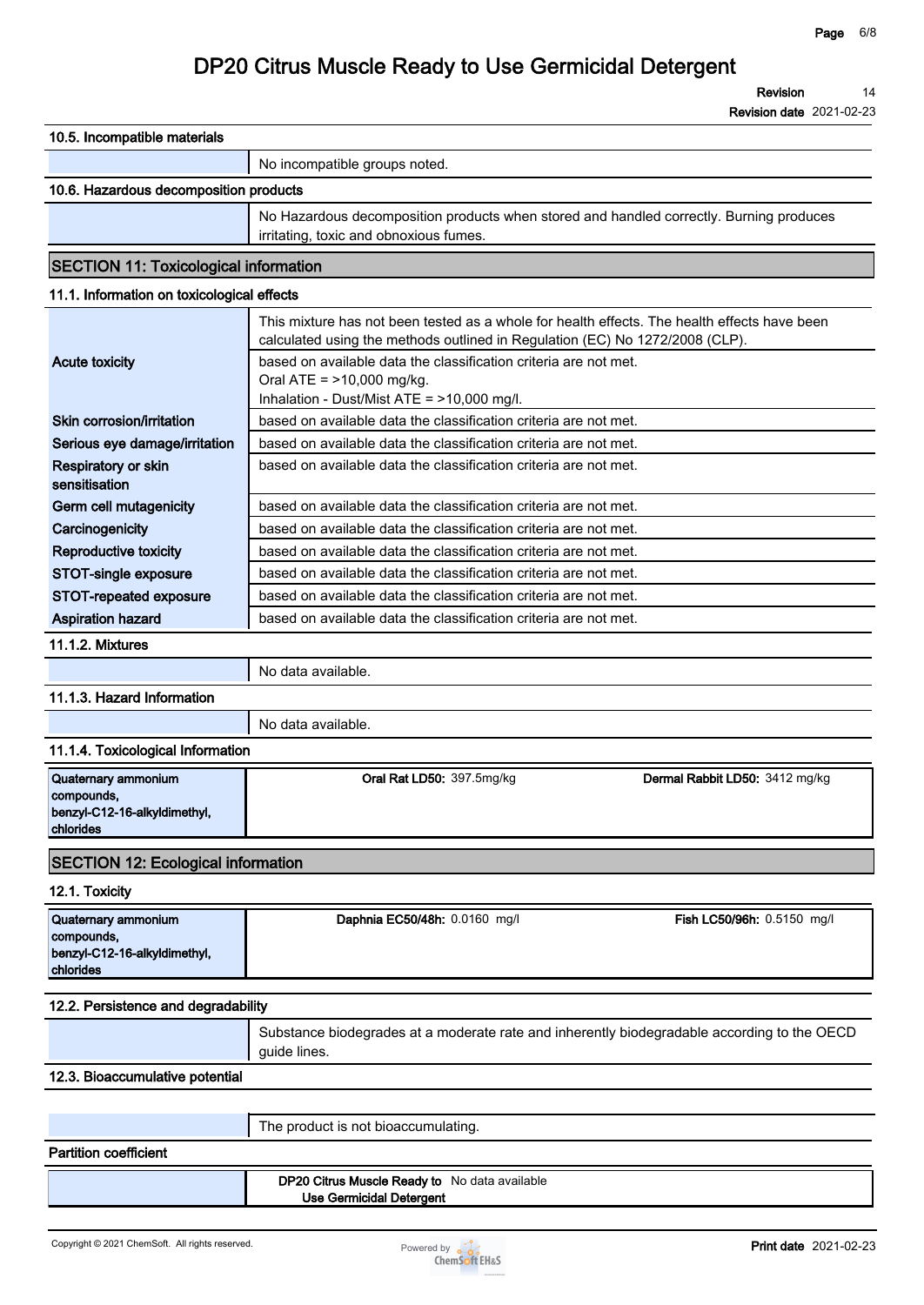**Revision 14**

**Revision date 2021-02-23**

| 12.4. Mobility in soil                     |                                                                                                                                                                                                                                                                           |
|--------------------------------------------|---------------------------------------------------------------------------------------------------------------------------------------------------------------------------------------------------------------------------------------------------------------------------|
|                                            | This product is soluble in water.                                                                                                                                                                                                                                         |
| 12.5. Results of PBT and vPvB assessment   |                                                                                                                                                                                                                                                                           |
|                                            | This mixture is not classified as PBT or vPvB according to current EU criteria.                                                                                                                                                                                           |
| 12.6. Other adverse effects                |                                                                                                                                                                                                                                                                           |
|                                            | No data available.                                                                                                                                                                                                                                                        |
| <b>SECTION 13: Disposal considerations</b> |                                                                                                                                                                                                                                                                           |
| 13.1. Waste treatment methods              |                                                                                                                                                                                                                                                                           |
|                                            | Dispose of waste and residues in accordance with local authority requirements.                                                                                                                                                                                            |
| <b>General information</b>                 |                                                                                                                                                                                                                                                                           |
|                                            | Dispose of in compliance with all local and national requirements.                                                                                                                                                                                                        |
| Disposal of packaging                      |                                                                                                                                                                                                                                                                           |
|                                            | Do NOT reuse empty containers. Empty containers can be sent to landfill after cleaning, if in<br>compliance with local and national regulations.                                                                                                                          |
| <b>SECTION 14: Transport information</b>   |                                                                                                                                                                                                                                                                           |
| 14.1. UN number                            |                                                                                                                                                                                                                                                                           |
|                                            | The product is not classified as dangerous for carriage.                                                                                                                                                                                                                  |
| 14.2. UN proper shipping name              |                                                                                                                                                                                                                                                                           |
|                                            | The product is not classified as dangerous for carriage.                                                                                                                                                                                                                  |
| 14.3. Transport hazard class(es)           |                                                                                                                                                                                                                                                                           |
|                                            | The product is not classified as dangerous for carriage.                                                                                                                                                                                                                  |
| 14.4. Packing group                        |                                                                                                                                                                                                                                                                           |
|                                            | The product is not classified as dangerous for carriage.                                                                                                                                                                                                                  |
| 14.5. Environmental hazards                |                                                                                                                                                                                                                                                                           |
|                                            | The product is not classified as dangerous for carriage.                                                                                                                                                                                                                  |
| 14.6. Special precautions for user         |                                                                                                                                                                                                                                                                           |
|                                            | The product is not classified as dangerous for carriage.                                                                                                                                                                                                                  |
|                                            | 14.7. Transport in bulk according to Annex II of MARPOL 73/78 and the IBC Code                                                                                                                                                                                            |
|                                            | The product is not classified as dangerous for carriage.                                                                                                                                                                                                                  |
| <b>SECTION 15: Regulatory information</b>  |                                                                                                                                                                                                                                                                           |
|                                            | 15.1. Safety, health and environmental regulations/legislation specific for the substance or mixture                                                                                                                                                                      |
| <b>Regulations</b>                         | REGULATION (EC) No 1907/2006 OF THE EUROPEAN PARLIAMENT AND OF THE COUNCIL<br>of 18 December 2006 concerning the Registration, Evaluation, Authorisation and Restriction of<br>Chemicals (REACH), establishing a European Chemicals Agency, amending Directive 1999/45/EC |

**and repealing Council Regulation (EEC) No 793/93 and Commission Regulation (EC) No 1488/94 as well as Council Directive 76/769/EEC and Commission Directives 91/155/EEC, 93/67/EEC, 93/105/EC and 2000/21/EC. COMMISSION REGULATION (EU) No 453/2010 of 20 May 2010 amending Regulation (EC) No 1907/2006 of the European Parliament and of the Council on the Registration, Evaluation,** 

**Authorisation and Restriction of Chemicals (REACH), establishing a European Chemicals Agency, amending Directive 1999/45/EC and repealing Council Regulation (EEC) No 793/93 and Commission Regulation (EC) No 1488/94 as well as Council Directive 76/769/EEC and Commission Directives 91/155/EEC, 93/67/EEC, 93/105/EC and 2000/21/EC.**